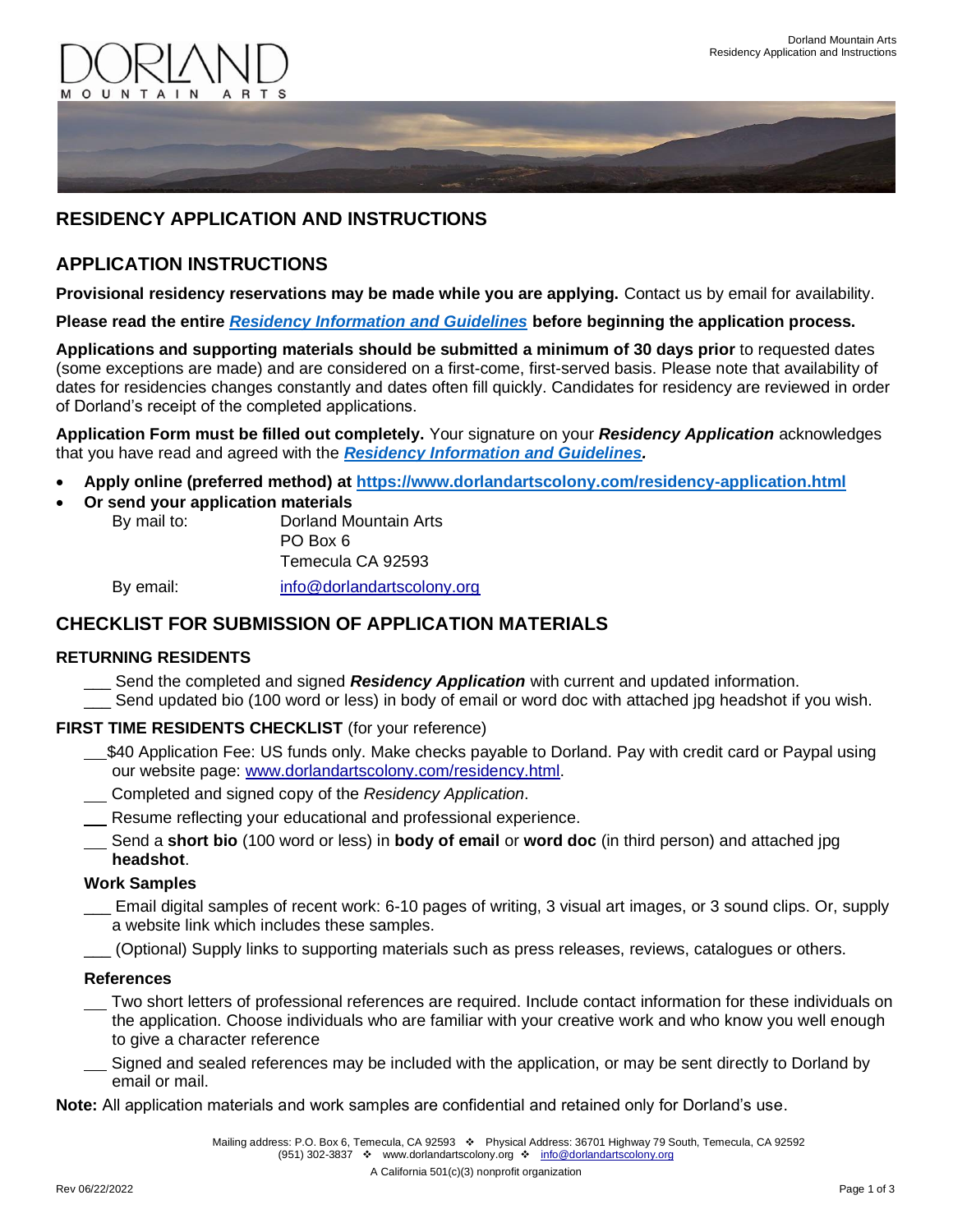



|                                      | <b>RESIDENCY APPLICATION</b> |                                                                           |                                                                                                                        |
|--------------------------------------|------------------------------|---------------------------------------------------------------------------|------------------------------------------------------------------------------------------------------------------------|
| <b>TYPE OF APPLICATION:</b>          |                              |                                                                           | 1st Time Applicant _____ Returning Fellow Date of Last Residency: _______________ Number of Previous Residencies: ____ |
|                                      |                              | <b>NUMBER OF WEEKS REQUESTED:</b> ______ (minimum of one – maximum of 8). |                                                                                                                        |
| <b>BEGINNING DATES:</b> First Choice |                              | Second Choice                                                             | <b>Third Choice</b>                                                                                                    |
|                                      |                              |                                                                           |                                                                                                                        |
| PERSONAL INFORMATION                 |                              |                                                                           |                                                                                                                        |
|                                      |                              |                                                                           |                                                                                                                        |
|                                      |                              |                                                                           |                                                                                                                        |
|                                      |                              |                                                                           |                                                                                                                        |
|                                      |                              |                                                                           |                                                                                                                        |
|                                      |                              |                                                                           |                                                                                                                        |
|                                      |                              |                                                                           |                                                                                                                        |
|                                      |                              |                                                                           |                                                                                                                        |
|                                      |                              |                                                                           |                                                                                                                        |
|                                      |                              |                                                                           |                                                                                                                        |
| <b>EMERGENCY CONTACT</b>             |                              |                                                                           |                                                                                                                        |

| Do you need a piano? (Two cottages have a piano)<br>MUSIC:<br>Composition<br>Performance Theory                                                                                                                                |  |  |  |  |
|--------------------------------------------------------------------------------------------------------------------------------------------------------------------------------------------------------------------------------|--|--|--|--|
| ACADEMIC: _____Art Conservation _____Art Education _____Art History _____Historic Preservation                                                                                                                                 |  |  |  |  |
| OTHER: (Please Specify) North States and Security and Security and Security and Security and Security and Security and Security and Security and Security and Security and Security and Security and Security and Security and |  |  |  |  |
| <b>CAREER LEVELS:</b> Do you consider yourself<br>Established/Professional<br>__ Mid-Career<br>Emerging                                                                                                                        |  |  |  |  |

WRITING: \_\_Fiction \_\_Poetry \_\_Journalism \_\_Nonfiction \_\_Playwriting \_\_Screenwriting \_\_Other\_\_\_\_\_\_\_\_

# **PLEASE ANSWER THE FOLLOWING QUESTIONS:** (Add additional pages as needed)

1. What do you envision accomplishing during your residency? \_\_\_\_\_\_\_\_\_\_\_\_\_\_\_\_\_\_\_\_

2. How did you learn about Dorland? \_\_\_\_\_\_\_\_

 Mailing address: P.O. Box 6, Temecula, CA 92593 ❖ Physical Address: 36701 Highway 79 South, Temecula, CA 92592 (951) 302-3837 ❖ [www.dorlandartscolony.org](http://www.dorlandartscolony.org/) ❖ [info@dorlandartscolony.org](mailto:info@dorlandartscolony.org)

\_\_\_\_\_\_\_\_\_\_\_\_\_\_\_\_\_\_\_\_\_\_\_\_\_\_\_\_\_\_\_\_\_\_\_\_\_\_\_\_\_\_\_\_\_\_\_\_\_\_\_\_\_\_\_\_\_\_\_\_\_\_\_\_\_\_\_\_\_\_\_\_\_\_\_\_\_\_\_\_\_\_\_\_\_\_\_\_\_\_\_\_\_\_\_\_\_\_\_\_\_\_\_\_\_\_\_ \_\_\_\_\_\_\_\_\_\_\_\_\_\_\_\_\_\_\_\_\_\_\_\_\_\_\_\_\_\_\_\_\_\_\_\_\_\_\_\_\_\_\_\_\_\_\_\_\_\_\_\_\_\_\_\_\_\_\_\_\_\_\_\_\_\_\_\_\_\_\_\_\_\_\_\_\_\_\_\_\_\_\_\_\_\_\_\_\_\_\_\_\_\_\_\_\_\_\_\_\_\_\_\_\_\_\_